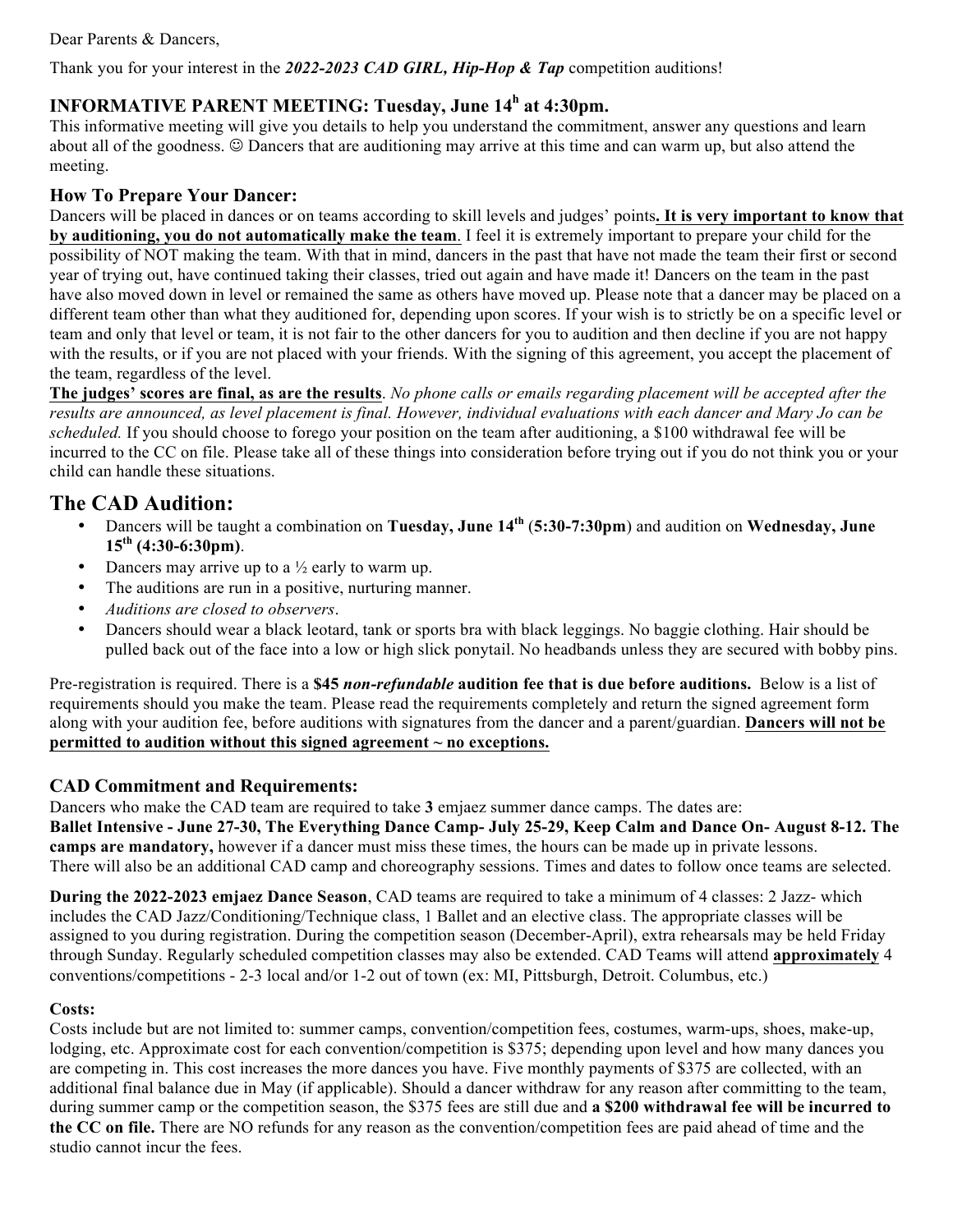# **The Hip-Hop & Tap Audition:**

# **HIP-HOP - June 15th: 6:30-8:30pm - Ages 8 and up**

Dancers will be taught a combination on Wednesday, July  $15<sup>th</sup>$  that they will audition with on the same day. The studio will be open at 6:00pm so that the dancers may arrive early to warm up.

## **TAP - June 16th: 4:30-6:30pm**

Dancers will be taught a combination on Thursday, June  $16<sup>th</sup>$  that they will audition with on the same day. The studio will open at 4:00pm so that the dancers may arrive early to warm up.

## **Attire…**

**HIP-HOP** - Dancers should be in your best hip-hop attire. Tennis shoes or boots should be worn.

**TAP** - Dancers should wear a black leotard, tank or sports bra with black leggings and tap shoes. No baggie clothing. Hair should be pulled back out of the face into a low or high slick ponytail. No headbands, unless they are secured with bobby pins.

**Pre-registration is required.** There is a \$**45** *non-refundable* **audition fee per audition that is due by June 14th.** Below is a list of requirements should you make the team. Please read the requirements completely and return the signed agreement form no later than June 14th, with signatures from the dancer and a parent/guardian. **Dancers will not be permitted to audition without this signed agreement ~ no exceptions.**

### **Hip-Hop/Tap Commitment and Requirements:**

**The Everything Dance Camp- July 25-29, Keep Calm and Dance On- August 8-12.**

**Should you be selected to perform in the hip-hop and or tap piece during the 2022-2023 competition season, there will be mandatory choreography sessions. These dates will be released after the first week of camp.**

These dates will be mandatory. There will be no exceptions granted for late arrivals, early dismissals or absences. The hip-hop and tap piece will be rehearsed once a month, beginning in October through the end of competition season.

**During the 2022-2023 emjaez Dance Season**, dancers are required to be enrolled in a hip-hop and or tap class and two elective classes.

### **Additional Requirements**:

While the hip-hop and tap dances will be a separate entity from CAD, dancers who audition and are selected to perform in the hip-hop and/or tap dance will be required to attend each convention/competition that the CAD competition teams attend. You will attend **approximately** 4-5 conventions/competitions – 2-3 local and 1-2 out of town (ex: MI, Pittsburgh, Detroit, Columbus etc.). **There is a \$375 enrollment fee** that will be due on your first choreography session. This fee helps to cover some of the costs affiliated with the dance, such as: choreography fees, music editing, rehearsal time, administrative fees, etc. **This fee is** *separate* **from the 4-5 monthly payments**.

The *approximate* cost for each convention/competition is \$375. Five monthly payments of \$375 are collected beginning in July. Your costume is included in the five payments. The fees do not include lodging, food, etc.

There must be a minimum of 5 dancers selected for each dance; otherwise it will be subject to cancellation. Additional costs include but are not limited to: costumes, warm-ups, shoes, make-up, lodging, summer camps, convention/competition fees, etc

### **ALL TEAMS…**

Unexcused absences and not meeting set requirements are grounds for suspension or removal from the team. Dancers will not be excused from classes or rehearsals due to sporting conflicts and other extra curricular activities. Dancers may not train or compete for emjaez if you are a member of another competitive dance team as it is a conflict of interest. I completely support the idea of children experimenting with different activities, but at a competitive level, you must make this a priority. If your extra curricular activities do not interfere with your commitments of the dance team, then it is fine to participate in them. I will do my best to accommodate conflicts. *All of the above requirements are mandatory.* If you feel you cannot meet all of the requirements, this may not be the right time for you to audition for the team, as it is not fair to the other members who can meet all of the requirements.

I wish all of you the best of luck!! Results will be emailed by Monday June  $20<sup>th</sup>$ . Please let me know if I can assist you in any way before the auditions. *Smile, Have Fun, Be Confident and Happy Dancing!!*

Mary Jo Rimke Owner/Artistic Director emjaez Dance Studio